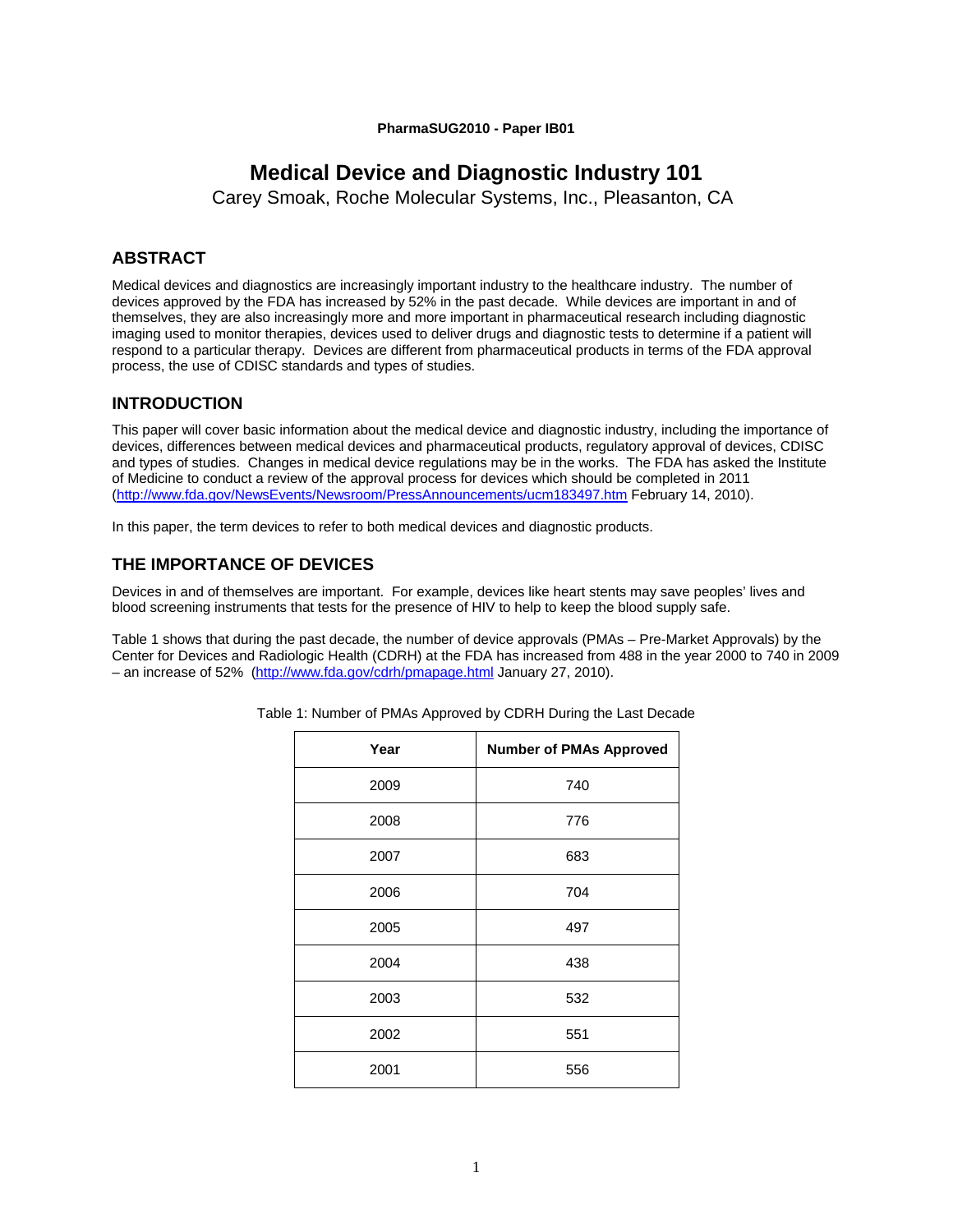| 2000 | 100 |
|------|-----|
|------|-----|

Not only are devices important in and of themselves, but also when used in conjunction with therapeutic products. For example, contrast agents in imaging devices may monitor therapeutic agents. Drug eluting heart stents may treat cardiovascular disease. Diagnostic assays may determine if a therapeutic product will work in a patient. This last area includes targeted therapies and companion diagnostics in which a diagnostic test may identify when a targeted therapy may work in a particular patient.

# **DIFFERENCES BETWEEN THE MEDICAL DEVICES AND PHARMACEUTICAL INDUSTRIES**

The information in Table 2 is based upon a paper by Greg Campbell (2006) at CDRH and has been previously published (Smoak 2008b).

| <b>Medical Devices</b>                                                                                                                                                                                                                | <b>Pharmaceutical</b>                                                                                                                                                      |
|---------------------------------------------------------------------------------------------------------------------------------------------------------------------------------------------------------------------------------------|----------------------------------------------------------------------------------------------------------------------------------------------------------------------------|
| A medical device is anything that is not either a drug<br>or a biologic product.                                                                                                                                                      | A pharmaceutical product is a drug or a biologic<br>product.                                                                                                               |
| The mechanism of action for medical devices is<br>usually physical.                                                                                                                                                                   | The mechanism of action for pharmaceutical<br>products are usually chemical or biological.                                                                                 |
| Medical devices can be therapeutic, diagnostic or<br>something else.                                                                                                                                                                  | Pharmaceutical products are usually therapeutic.                                                                                                                           |
| Medical devices are invented.                                                                                                                                                                                                         | Pharmaceutical products (new chemical entities) are<br>generally discovered.                                                                                               |
| Medical devices can be altered during clinical<br>development and once on the market a newer,<br>improved version may be in development.<br>Consequently, the life-cycle of a medical device may<br>be as short as a couple of years. | Pharmaceutical products are usually on the market<br>for many years.                                                                                                       |
| Medical devices are approved through the<br>Premarket Approval (PMA) application process and<br>a single confirmatory study is often sufficient for<br>approval.                                                                      | Pharmaceutical products are approved through the<br>New Drug Application (NDA) process and drug<br>development is characterized by Phases I through IV<br>clinical trials. |
| There are more than 25,000 medical device<br>companies registered with the FDA.                                                                                                                                                       | There are relatively few pharmaceutical companies.                                                                                                                         |
| There are tens of thousands of medical devices.                                                                                                                                                                                       | Pharmaceutical products numbers in the thousands.                                                                                                                          |
| Medical device companies are usually small (the<br>median size is less than 50 employees).                                                                                                                                            | Pharmaceutical companies tend to be large.                                                                                                                                 |

Table 2: Differences between the Medical Device and Pharmaceutical Industries

The differences in terms of approval process by the FDA, CDISC and Types of Studies are explained in more detail in the following sections.

### **APPROVAL PROCESS FOR DEVICES**

Medical devices are approved by two branches at the FDA – CDRH (Center for Devices and Radiologic Health) and CBER (Center for Biologics Evaluation and Research). CDRH handles all device submissions except for HIV devices and blood screening devices which are handled by CBER.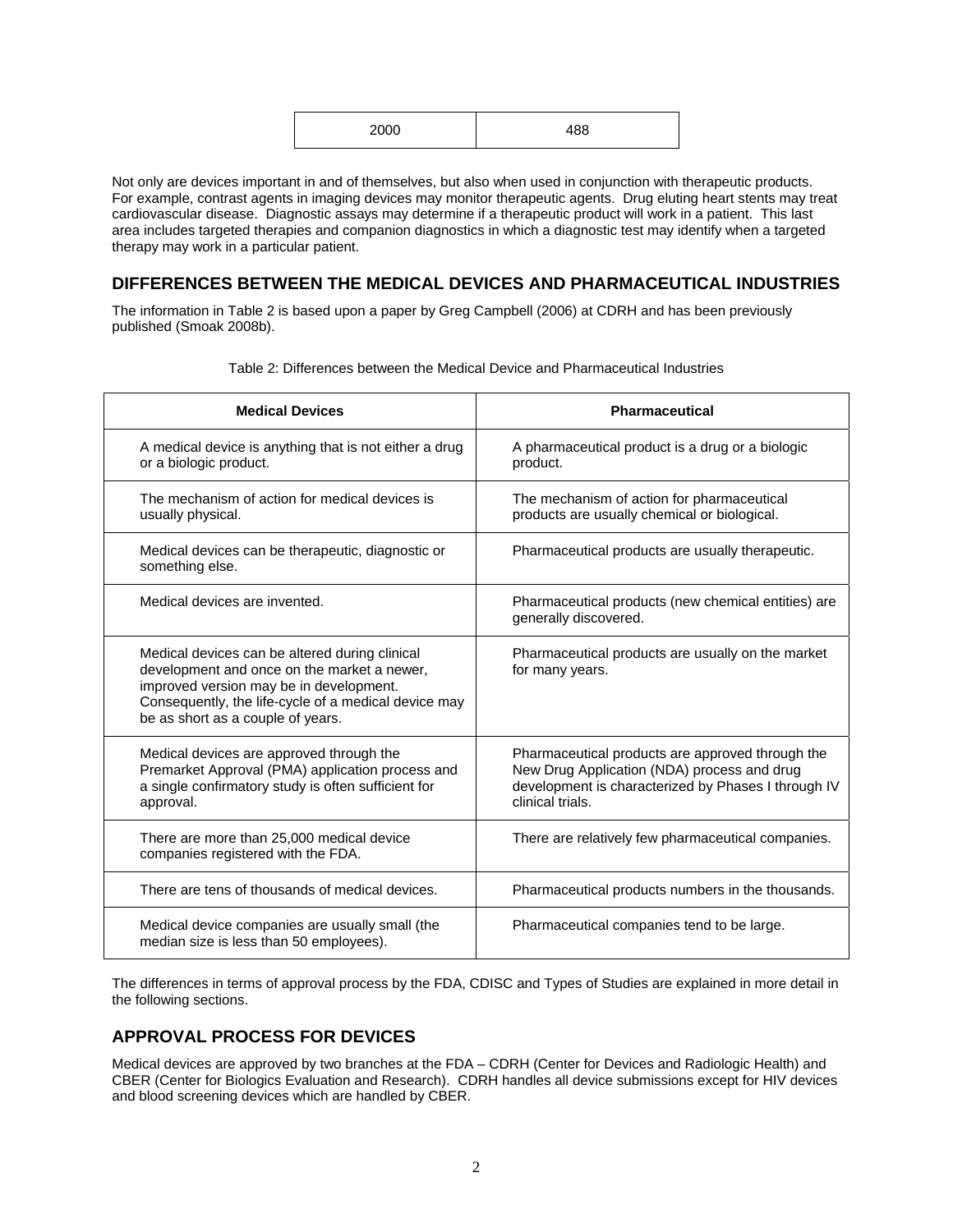### **CDRH**

Devices are classified as I, II or III is based "on the *intended use* of the device and also upon *indications for use*" (http://www.fda.gov/MedicalDevices/DeviceRegulationandGuidance/Overview/ClassifyYourDevice/default.htm, November 25, 2009).

Table 3 shows examples of Class I, Ii and III devices (http://www.devicewatch.org/reg/reg.shtml, November 25, 2009). Table 3: Device Classification

| <b>Classification</b> | <b>Description</b>                                                                                           | <b>Examples</b>                                                                          |
|-----------------------|--------------------------------------------------------------------------------------------------------------|------------------------------------------------------------------------------------------|
|                       | Generally, these are simple devices with minimal risk to<br>the user.                                        | enemas, crutches, elastic bandages,<br>bedpans                                           |
| Ш                     | These devices pose a moderate level of risk to the user.                                                     | condoms, intravenous administration<br>sets, sutures, inflatable blood<br>pressure cuffs |
| Ш                     | These devices pose a serious level of risk to the user,<br>mostly because they are implants or sustain life. | implantable pacemakers, blood<br>vessel stents, breast implants                          |

Devices at CDRH are approved through either the 510K, PMA or IDE process. In general, class I and II devices can be approved by a 510K submission, while a class III device requires a PMA submission. IDE (Investigational Device Exemption) approval allows a device to be used in support of a 510K or PMA submission.

New devices cannot be used in clinical trials in human subjects without prior permission. The application process for this approval is called an IDE. IDEs are covered by 21 CFR Part 812. Per the FDA (http://www.fda.gov/MedicalDevices/DeviceRegulationandGuidance/Overview/default.htm November 25, 2009):

"An investigational device exemption (IDE) allows the investigational device to be used in a clinical study in order to collect safety and effectiveness data required to support a Premarket Approval (PMA) application or a Premarket Notification 510(k) submission to FDA."

510(k) submissions usually compare a new device to a predicate device (a predicate device is defined as a legally marketed device) to demonstrate that the new device is substantially equivalent to a predicate device. 510K products are covered by 21 CFR Part 807 Subpart E. Per the FDA (http://www.fda.gov/MedicalDevices/DeviceRegulationandGuidance/Overview/default.htm November 25, 2009):

"A 510(k) must demonstrate that the device is substantially equivalent to one legally in commercial distribution in the United States: (1) before May 28, 1976; or (2) to a device that has been determined by FDA to be substantially equivalent."

The FDA generally has 90 days to clear, question or reject a 510(k) application. 510(k) products are "cleared," not "approved" by the FDA. Device manufacturers may not advertise that 510(k) products are "approved" by the FDA.

PMA (Pre-Market Approval) submissions are used to demonstrate to the FDA that a new or modified device is safe and effective. The standard for PMAs is higher than the requirements for 510(k) submissions. PMAs are covered by 21 CFR Part 814. Per the FDA

(http://www.fda.gov/MedicalDevices/DeviceRegulationandGuidance/Overview/default.htm November 25, 2009):

"Product requiring PMAs are Class III devices are high risk devices that pose a significant risk of illness or injury, or devices found not substantially equivalent to Class I and II predicate through the 510(k) process. The PMA process is more involved and includes the submission of clinical data to support claims made for the device."

The FDA generally has 180 days to approve, question or reject a PMA application. The FDA "approves" PMAs and manufacturers may advertise them as such.

### **CBER**

Devices at CBER are also approved by either the 510K or PMA process as described above. In addition, some devices may require a Biologics License Application (BLA). BLAs are covered by 21CFR 600-680 and are needed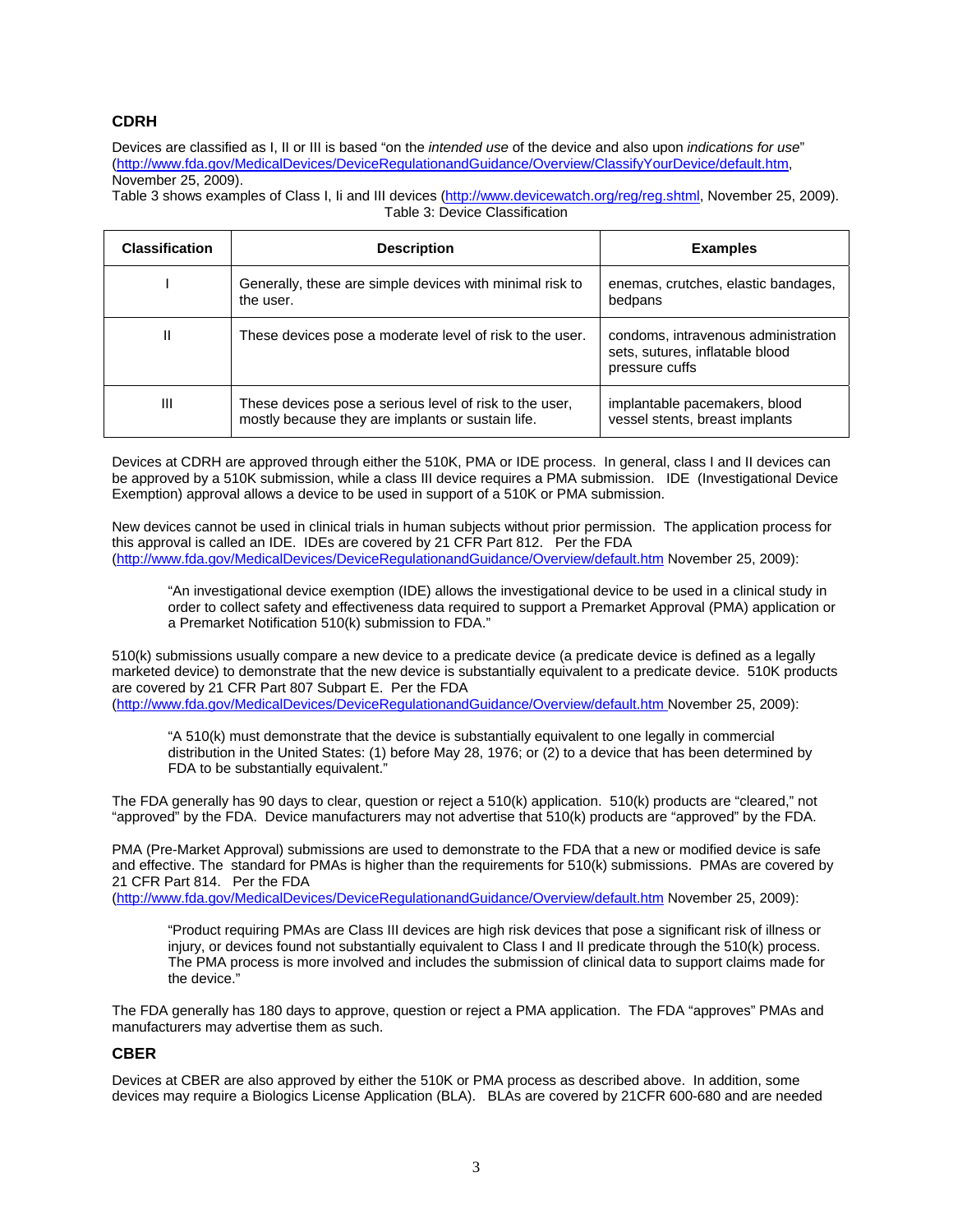# **CDISC (CLINICAL DATA INTERCHANGE STANDARDS CONSORTIUM)**

Currently, SDTM (Submission Data Tabulation Model) is not completely configured to allow medical device and diagnostic companies to submit data to the FDA in CDISC. Therefore, existing domains need to be modified and new domains need to developed. In May, 2006 an SDTM Device sub-team formed to begin reviewing SDTM domains and developing new domains (Smoak 2007). In February, 2009 the CDASH (Clinical Data Acquisition Standards Harmonization) team joined the effort so that the Device team can produce both CDASH and SDTM domains which will meet the needs of the medical device and diagnostic industry. Since its inception, the team has expanded both in terms of scope and representation.

### **SCOPE**

Originally, the Device team focused on SDTM. The scope has widened to include reviewing and modifying (as needed) the sixteen CDASH domains. Possible new CDASH and SDTM domains include device properties, tracking and malfunctions.

To facilitate the CDASH review, more than 170 Case Report Forms (CRFs) were collected from more than 40 device companies. A frequency analysis of these CRFs is being performed on the CRFs collected. The purpose of the frequency analysis is to find out where devices differ from the current CDASH domains and to modify the CRFs for devices where necessary. The goal is to incorporate these modifications for devices into CDASH version 1.1 in 2010. The new domains will also be incorporated into SDTM, marking the first time that new CDASH and SDTM domains have been developed at the same time.

### **REPRESENTATION**

The Device team expanded its representation and now lists more than fifty members. Recruitment of new industry experts in 2009 was primarily accomplished through an organization called AdvaMed. Areas of industry expertise include diagnostics, imaging, implantable devices and orthopedics.

Initially, the FDA representatives on the Device sub-team were from CDRH (www.fda.gov/cdrh). In 2008, representative from CBER (Center for Biologics Evaluation and Research – www.fda.gov/cber) were added. CBER is involved in devices that pertain to blood screening and HIV testing.

CDISC representatives on the Device team include members from the SDS (Submission Data Standards) and CDASH teams.

# **TYPES OF STUDIES**

The types of device which may be conducted in the device industry can be different than the types of studies conducted in pharmaceutical research. Phase I, II, III and IV, which are common in pharmaceutical research, do not apply to devices. Two types of studies are described here – reproducibility and clinical utility.

In addition to the difference in the types of studies in pharmaceutical and device research, the pace of the studies can be different. In particular, diagnostic studies can be much shorter in duration than pharmaceutical studies. Consequently, SAS*®* programmers may have a much shorter amount of time to program diagnostic studies (Smoak 2008a).

### **REPRODUCIBILITY**

The purpose of a reproducibility study is to demonstrate the accuracy and precision of a device. For example, for a diagnostic assay, one might be interested in how well the assay performs at multiple testing sites, with multiple lab operators at each site and each operator testing multiple lots of the assay. For a qualitative diagnostic assay, hit rates are generally used to determine the reproducibility of the diagnostic assay. For a quantitative diagnostic assay, statistical measures such as coefficient of variation and precision analyses using PROC MIXED may be used to determine the reproducibility of the assay. In addition, the performance of device in terms of valid/invalid runs and valid/invalid test results is important in reproducibility studies on a diagnostic assay (both qualitative and quantitative).

### **CLINICAL UTILITY**

The general purpose of a clinical utility study is to demonstrate the real-life use of device in clinical practice. For example, a diagnostic assay may be used to screen subjects for a certain condition in a clinical trial or used to monitor subjects given either a therapeutic or placebo in a clinical trial. Typical analyses in these types of diagnostic